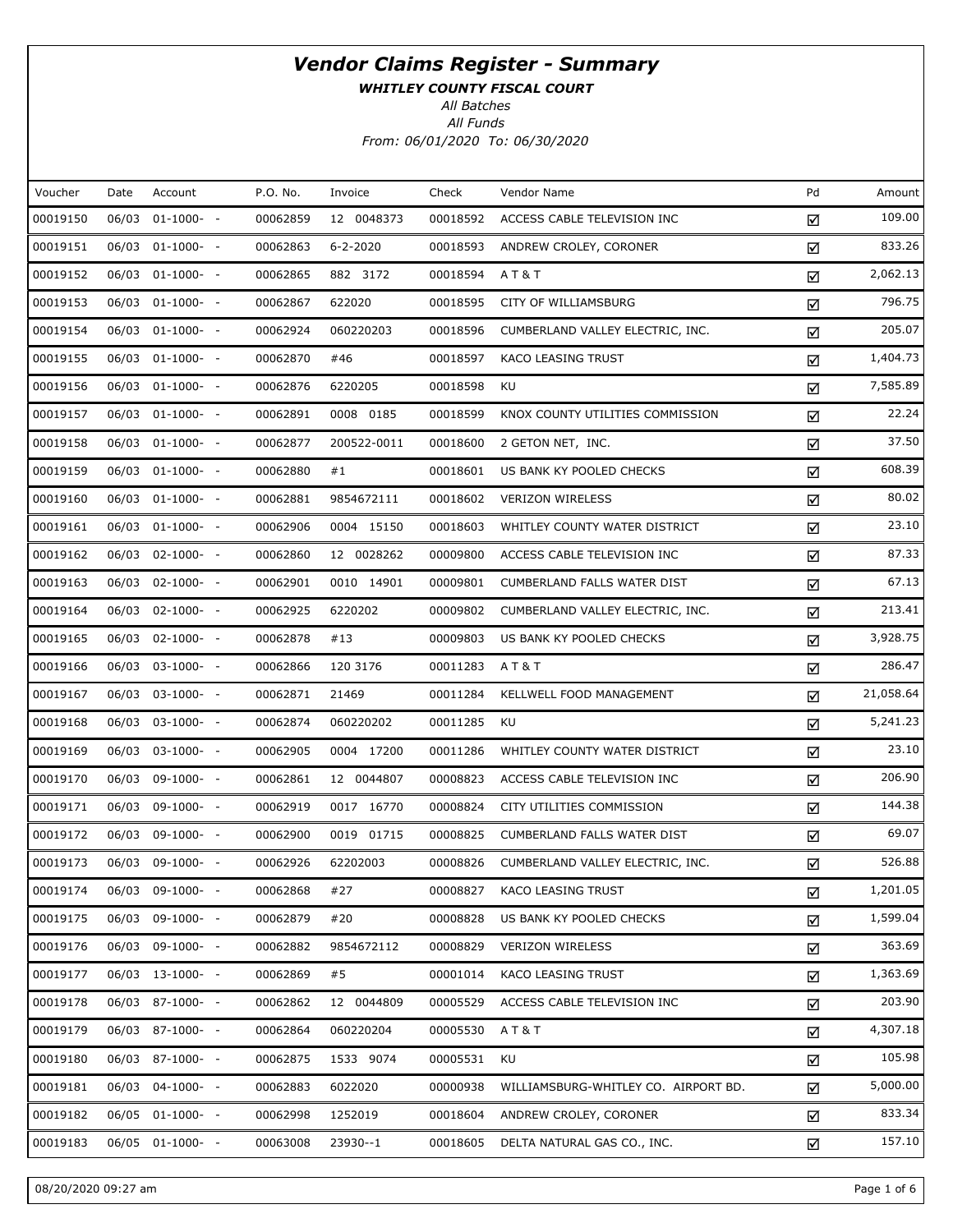WHITLEY COUNTY FISCAL COURT

All Batches

| Voucher  | Date  | Account               | P.O. No. | Invoice      | Check    | Vendor Name                          | Pd | Amount     |
|----------|-------|-----------------------|----------|--------------|----------|--------------------------------------|----|------------|
| 00019184 | 06/05 | $01-1000-$            | 00063012 | 652020       | 00018606 | WHITLEY COUNTY FISCAL COURT PR       | ☑  | 28.00      |
| 00019185 |       | 06/05 02-1000- -      | 00063009 | 24544--9     | 00009804 | DELTA NATURAL GAS CO., INC.          | ☑  | 111.06     |
| 00019186 |       | 06/05 02-1000- -      | 00063013 | 6052020      | 00009805 | WHITLEY COUNTY FISCAL COURT PR       | ☑  | 3,113.06   |
| 00019187 |       | 06/05 09-1000- -      | 00063010 | 807261802053 | 00008830 | TIME WARNER CABLE                    | ☑  | 210.28     |
| 00019188 |       | 06/05 03-1000- -      | 00063007 | 120492--4    | 00011287 | DELTA NATURAL GAS CO., INC.          | ☑  | 2,011.77   |
| 00019189 |       | $06/05$ 03-1000- -    | 00062996 | 06032020     | 00011288 | WHITLEY COUNTY FISCAL COURT PR       | ☑  | 62.12      |
| 00019190 |       | 06/05 87-1000- -      | 00063012 | 652020       | 00005532 | WHITLEY COUNTY FISCAL COURT PR       | ☑  | 14.13      |
| 00019191 |       | 06/09 87-1000- -      |          |              | 00005533 | WHITLEY COUNTY FISCAL COURT PR       | ☑  | 170,078.56 |
| 00019192 |       | 06/09 02-1000- -      | 00063038 |              | 00009807 | WHITLEY COUNTY FISCAL COURT PR       | ☑  | 2,511.56   |
| 00019193 |       | $06/11$ $01-1000-$ -  | 00063055 | 061020       | 00018609 | AT & T MOBILITY                      | ☑  | 609.30     |
| 00019194 |       | $06/11$ $01-1000-$ -  | 00063020 | 190680       | 00018610 | <b>DAV</b>                           | ☑  | 214.17     |
| 00019195 |       | $06/11$ $01-1000-$ -  | 00063035 | 6820202      | 00018611 | TIME WARNER CABLE                    | ☑  | 178.93     |
| 00019196 |       | $06/11$ $03-1000-$ -  | 00063029 | 0012--00020  | 00011290 | CITY OF WILLIAMSBURG                 | ☑  | 6,742.61   |
| 00019197 |       | $06/11$ 87-1000- -    | 00063034 | 3118447453   | 00005534 | <b>AT&amp;T</b>                      | ☑  | 906.60     |
| 00019198 |       | $06/11$ 87-1000- -    | 00063059 | 202005323538 | 00005535 | NI GOVERNMENT SERVICES, INC.         | ☑  | 73.73      |
| 00019199 |       | $06/11$ 87-1000- -    | 00063030 | 060820       | 00005536 | WILLIAMSBURG-WHITLEY CO. AIRPORT BD. | ☑  | 163.05     |
| 00019200 |       | $06/16$ $01-1000$ - - | 00062835 | 80260        | 00018612 | A+ PORTABLE RESTROOMS                | ☑  | 164.00     |
| 00019201 |       | $06/16$ $01-1000-$ -  | 00062899 | 41514        | 00018613 | AMERICAN BUSINESS SYSTEMS            | ☑  | 67.23      |
| 00019202 |       | $06/16$ $01-1000$ - - | 00062994 | 632020       | 00018614 | ANDY MOSES                           | ☑  | 200.00     |
| 00019203 |       | $06/16$ $01-1000-$ -  | 00062918 | 025858-00    | 00018615 | BISSELL'S, INC.                      | ☑  | 266.48     |
| 00019204 |       | 06/16 01-1000- -      | 00063023 | 169858       | 00018616 | BLUEGRASS/ KESCO INCORPORATED        | ☑  | 180.00     |
| 00019205 |       | $06/16$ $01-1000-$ -  | 00063063 | 06112020     | 00018617 | CAROLYN WILLIS, COUNTY CLERK         | ☑  | 300.00     |
| 00019206 |       | $06/16$ $01-1000-$ -  | 00062848 | 46194300     | 00018618 | CARROT-TOP INDUSTRIES                | ☑  | 40.30      |
| 00019207 |       | 06/16 01-1000- -      | 00062887 | KYWILL2      | 00018619 | THE CIMA COMPANIES, INC              | ☑  | 340.00     |
| 00019208 |       | 06/16 01-1000- -      | 00063037 | 0012--00015  | 00018620 | CITY OF WILLIAMSBURG                 | ☑  | 875.30     |
| 00019209 |       | 06/16 01-1000- -      | 00062686 | 527          | 00018621 | <b>COMPUTER CLINC</b>                | ☑  | 75.00      |
| 00019210 |       | $06/16$ $01-1000-$ -  | 00062843 | 612020       | 00018622 | DAV                                  | ☑  | 650.00     |
| 00019211 |       | $06/16$ $01-1000-$ -  | 00062930 | 00086303     | 00018623 | <b>DESERT AIRE</b>                   | ☑  | 2,500.00   |
| 00019212 |       | 06/16 01-1000- -      | 00062664 | 645655       | 00018624 | ELLISON SANITARY SUPPLY CO., INC.    | ☑  | 522.96     |
| 00019213 |       | $06/16$ $01-1000-$ -  | 00063015 | 29024        | 00018625 | EMCON HOME GUARD, INC.               | ☑  | 1,580.00   |
| 00019214 |       | 06/16 01-1000- -      | 00062912 | 241          | 00018626 | EZ COUNTRY, INC.                     | ☑  | 990.00     |
| 00019215 |       | $06/16$ $01-1000$ - - | 00062857 | 41283        | 00018627 | HARP ENTERPRISES, INC.               | ☑  | 2,198.66   |
| 00019216 |       | 06/16 01-1000- -      | 00062856 | 224328       | 00018628 | HIGHBRIDGE SPRING WATER CO, INC.     | ☑  | 47.90      |
| 00019217 |       | 06/16 01-1000- -      | 00062827 | 395645       | 00018629 | HMC SERVICE COMPANY                  | ☑  | 3,577.00   |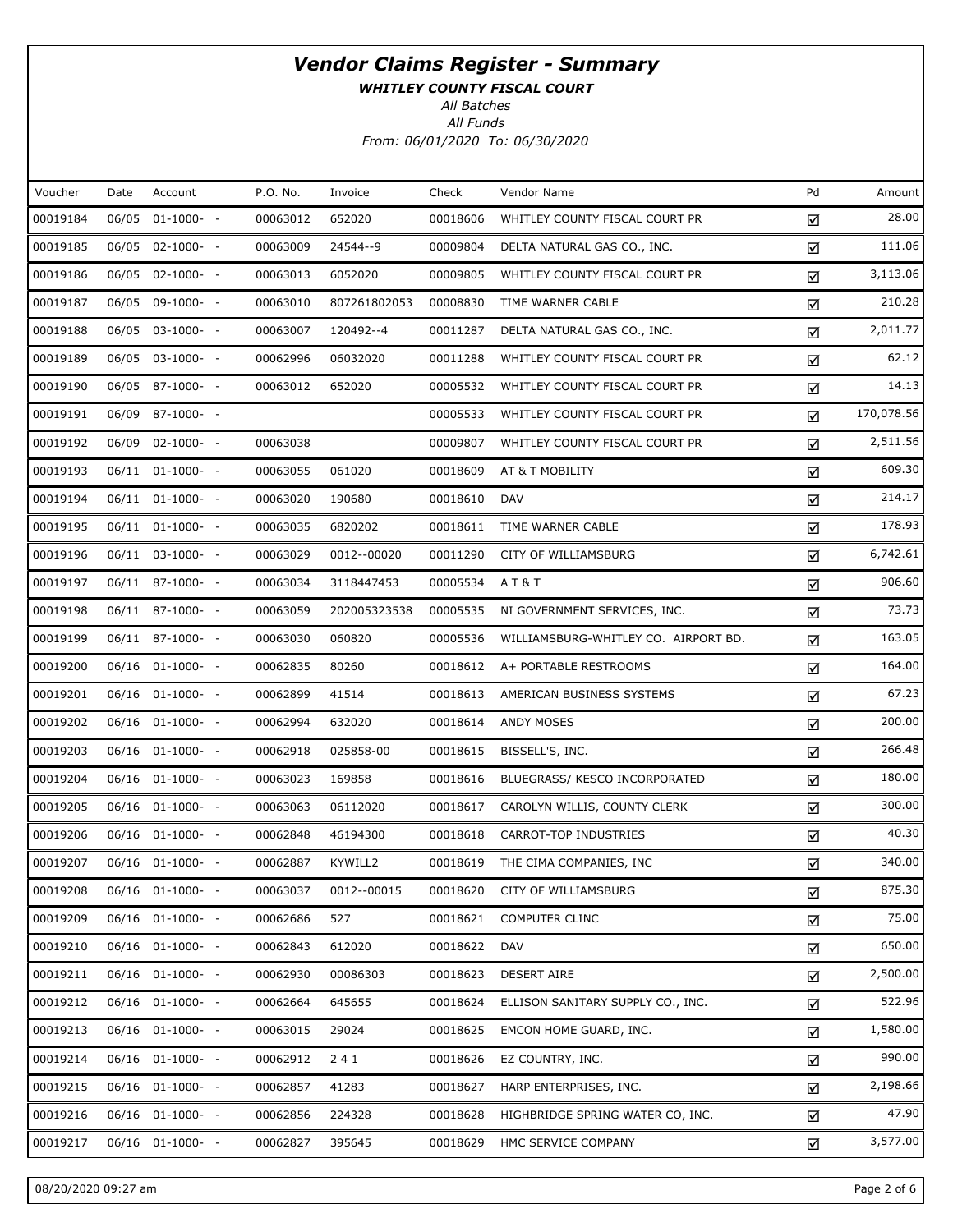WHITLEY COUNTY FISCAL COURT

All Batches

| Voucher  | Date  | Account               | P.O. No. | Invoice      | Check    | Vendor Name                           | Pd | Amount    |
|----------|-------|-----------------------|----------|--------------|----------|---------------------------------------|----|-----------|
| 00019218 | 06/16 | $01-1000-$ -          | 00063042 | 00454696     | 00018630 | HOMETOWN IGA #57                      | ☑  | 30.79     |
| 00019219 |       | $06/16$ $01-1000-$ -  | 00062825 | 52020        | 00018631 | JEFFREY L. GRAY                       | ☑  | 8.70      |
| 00019220 |       | 06/16 01-1000- -      | 00063016 | 06/05/20520  | 00018632 | JIM THORNTON - 3RD DISTRICT CONSTABLE | ☑  | 200.00    |
| 00019221 |       | 06/16 01-1000- -      | 00062911 | AR46308      | 00018633 | JOHNCO, INC.                          | ☑  | 26.16     |
| 00019222 |       | 06/16 01-1000- -      | 00063024 | 21659248     | 00018634 | JOHNSON CONTROLS FIRE PROTECTION LP   | ☑  | 971.22    |
| 00019223 |       | $06/16$ $01-1000-$ -  | 00063025 | 273776A      | 00018635 | <b>KENWAY DISTRIBUTORS</b>            | ☑  | 446.64    |
| 00019224 |       | $06/16$ $01-1000-$ -  | 00062804 | 51520        | 00018636 | <b>KIM MEDLEY</b>                     | ☑  | 7.75      |
| 00019225 |       | $06/16$ $01-1000-$ -  | 00062886 | 2682         | 00018637 | <b>KMCA</b>                           | ☑  | 2,780.75  |
| 00019226 |       | 06/16 01-1000- -      | 00063054 | 112484       | 00018638 | LAUREL TERMITE CONTROL                | ☑  | 95.00     |
| 00019227 |       | $06/16$ $01-1000-$ -  | 00063026 | 682020       | 00018639 | LONNIE FOLEY                          | ☑  | 200.00    |
| 00019228 |       | 06/16 01-1000- -      | 00062910 | 200377 001   | 00018640 | <b>NEWS JOURNAL</b>                   | ☑  | 386.00    |
| 00019229 |       | $06/16$ $01-1000-$ -  | 00062902 | 5292020      | 00018641 | PASCUAL R. WHITE JR.                  | ☑  | 345.00    |
| 00019230 |       | $06/16$ $01-1000-$ -  | 00062890 | INV81221     | 00018642 | PRECISION DUPLICATING SOLUTIONS INC   | ☑  | 197.47    |
| 00019231 |       | $06/16$ $01-1000-$ -  | 00062687 | 101645       | 00018643 | QUALITY CARE AUTO SERVICE             | ☑  | 36.95     |
| 00019232 |       | 06/16 01-1000- -      | 00062928 | 06022020     | 00018644 | <b>RON BOWLING</b>                    | ☑  | 200.00    |
| 00019233 |       | $06/16$ $01-1000-$ -  | 00063004 | #554         | 00018645 | TIMES TRIBUNE                         | ☑  | 272.00    |
| 00019234 |       | 06/16 01-1000- -      | 00062929 | MAY JUV BILL | 00018646 | TODD SHELLEY - SHERIFF                | ☑  | 40.95     |
| 00019235 |       | 06/16 01-1000- -      | 00062914 | #237         | 00018647 | U. S. POSTMASTER                      | ☑  | 120.00    |
| 00019236 |       | 06/16 01-1000- -      | 00062661 | 2005-241694  | 00018648 | W D BRYANT & SONS INC.                | ☑  | 258.69    |
| 00019237 |       | 06/16 01-1000- -      | 00063028 | 65761153     | 00018649 | <b>WEX BANK</b>                       | ☑  | 265.44    |
| 00019238 |       | 06/16 01-1000- -      | 00062927 | 69033831     | 00018650 | WILLIAMSBURG INSURANCE AGENCY INC.    | ☑  | 2,889.08  |
| 00019239 |       | $06/16$ $01-1000-$ -  | 00062913 | 710710377    | 00018651 | <b>XEROX CORPORATION</b>              | ☑  | 318.92    |
| 00019240 |       | 06/16 02-1000- -      | 00062634 | 22648        | 00009808 | ANGEL'S GARAGE                        | ☑  | 520.00    |
| 00019241 |       | 06/16 02-1000- -      | 00062805 | 1017040784   | 00009809 | ARAMARK UNIFROM SERVICES              | ☑  | 1,096.10  |
| 00019242 |       | 06/16 02-1000- -      | 00062630 | 1696         | 00009810 | CANADA AUTO PARTS                     | ☑  | 1,719.84  |
| 00019243 |       | $06/16$ $02-1000$ - - | 00062806 | 14185        | 00009811 | CHAMBERS AMERICAN PRODUCTS INC.       | ☑  | 232.80    |
| 00019244 |       | $06/16$ $02-1000$ - - | 00062837 | 7291017      | 00009812 | <b>CSX TRANSPORTATION</b>             | ☑  | 26,191.13 |
| 00019245 |       | $06/16$ $02-1000$ - - | 00063043 | 245933       | 00009813 | HIGHBRIDGE SPRING WATER CO, INC.      | ☑  | 33.40     |
| 00019246 |       | $06/16$ 02-1000- -    | 00062808 | 456542       | 00009814 | HINKLE CONTRACTING COMPANY LLC        | ☑  | 6,943.93  |
| 00019247 |       | $06/16$ $02-1000$ - - | 00062934 | 232251       | 00009815 | <b>HOLSTON GASES</b>                  | ☑  | 103.65    |
| 00019248 |       | 06/16 02-1000- -      | 00062680 | 51643        | 00009816 | INTERSTATE CONSTRUCTION PRODUCTS      | ☑  | 640.00    |
| 00019249 |       | $06/16$ $02-1000$ - - | 00062677 | 326416       | 00009817 | JOHNNY WHEELS OF CORBIN               | ☑  | 598.00    |
| 00019250 |       | 06/16 02-1000- -      | 00063050 | 3126203      | 00009818 | LYKINS OIL COMPANY                    | ☑  | 7,596.38  |
| 00019251 |       | 06/16 02-1000- -      | 00062674 | 376461       | 00009819 | <b>OWENS AUTO PARTS</b>               | ☑  | 117.63    |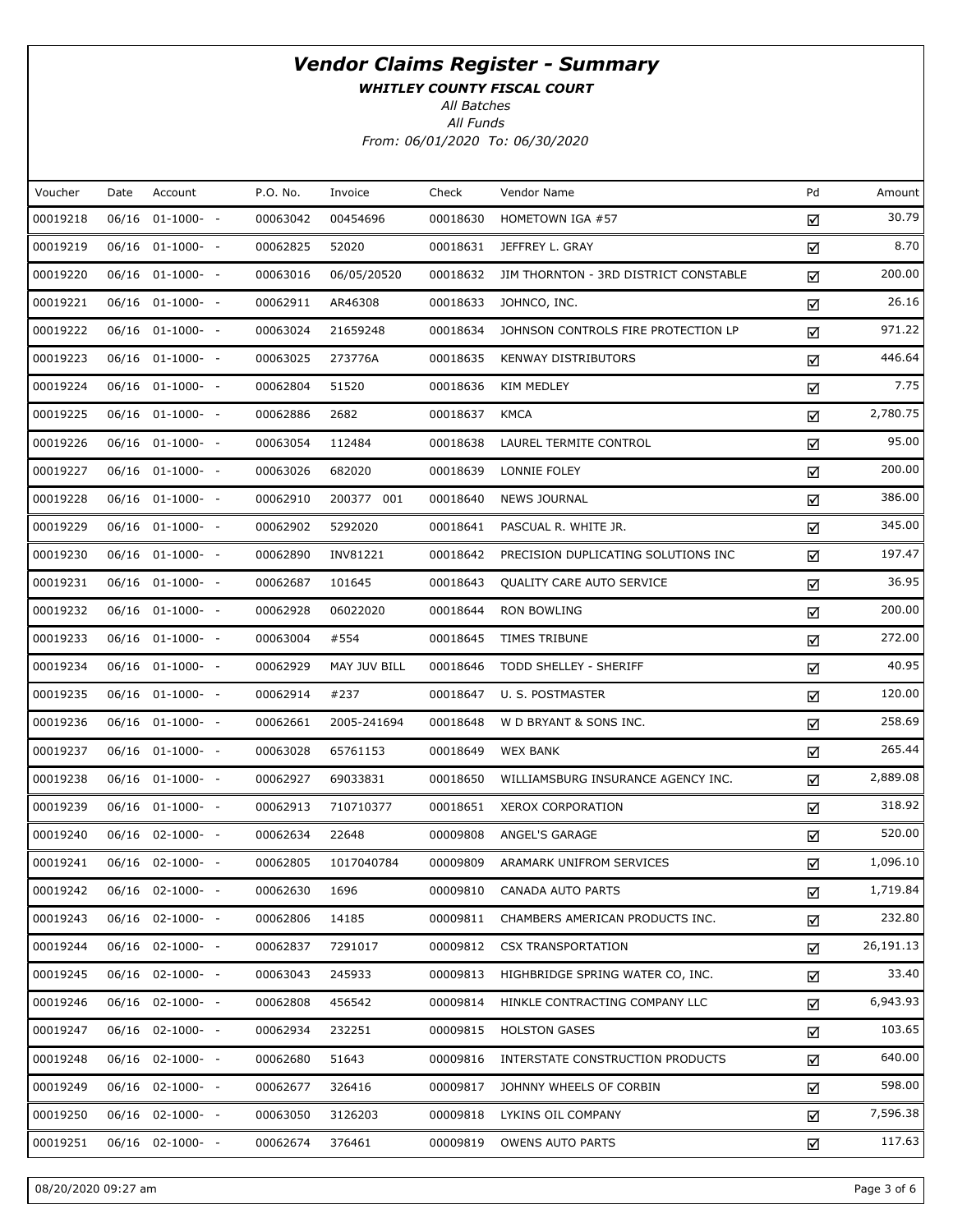WHITLEY COUNTY FISCAL COURT

All Batches

| Voucher  | Date  | Account               | P.O. No. | Invoice      | Check    | Vendor Name                            | Pd | Amount    |
|----------|-------|-----------------------|----------|--------------|----------|----------------------------------------|----|-----------|
| 00019252 | 06/16 | $02-1000- -$          | 00062658 | 248911       | 00009820 | PREWITT FARM SUPPLY                    | ☑  | 134.95    |
| 00019253 |       | $06/16$ 02-1000- -    | 00062807 | 121007       | 00009821 | RAINS HAULING                          | ☑  | 1,650.00  |
| 00019254 | 06/16 | $02 - 1000 - -$       | 00062665 | 3251M        | 00009822 | T & H TOWING                           | ☑  | 400.00    |
| 00019255 |       | $06/16$ 02-1000- -    | 00062916 | 180737638002 | 00009823 | UNITED RENTALS                         | ☑  | 5,270.00  |
| 00019256 | 06/16 | $02 - 1000 - -$       | 00062657 | 2005-239807  | 00009824 | W D BRYANT & SONS INC.                 | ☑  | 3,712.48  |
| 00019257 |       | $06/16$ 02-1000- -    | 00063028 | 65761153     | 00009825 | <b>WEX BANK</b>                        | ☑  | 313.45    |
| 00019258 |       | $06/16$ 02-1000- -    | 00062816 | INV01359900  | 00009826 | WHAYNE SUPPLY COMPANY                  | ☑  | 4,334.13  |
| 00019259 |       | $06/16$ 02-1000- -    | 00062669 | 03I140468    | 00009827 | WORLDWIDE EQUIPMENT                    | ☑  | 31.21     |
| 00019260 | 06/16 | $03-1000- -$          | 00063021 | 6024         | 00011291 | <b>BEST TERMITE &amp; PEST</b>         | ☑  | 120.00    |
| 00019261 |       | 06/16 03-1000- -      | 00062850 | 555130-00    | 00011292 | BISSELL'S, INC.                        | ☑  | 255.00    |
| 00019262 | 06/16 | $03-1000- -$          | 00063060 | 6112020      | 00011293 | <b>BRIAN LAWSON</b>                    | ☑  | 106.90    |
| 00019263 |       | 06/16 03-1000- -      | 00063041 | 27165966     | 00011294 | GREAT AMERICA FINANCIAL SERVICES, CORP | ☑  | 197.97    |
| 00019264 |       | $06/16$ $03-1000$ - - | 00063044 | 245950       | 00011295 | HIGHBRIDGE SPRING WATER CO, INC.       | ☑  | 49.20     |
| 00019265 |       | 06/16 03-1000- -      | 00062896 | 34528892     | 00011296 | <b>HOBART CORP</b>                     | ☑  | 1,744.86  |
| 00019266 |       | $06/16$ $03-1000$ - - | 00062828 | 175132A      | 00011297 | NORVEX SUPPLY INC                      | ☑  | 1,811.14  |
| 00019267 |       | 06/16 03-1000- -      | 00062611 | 1120248      | 00011298 | REM COMPANY, INC.                      | ☑  | 833.30    |
| 00019268 | 06/16 | $03-1000- -$          | 00063005 | BASE38494    | 00011299 | SOUTHERN HEALTH PARTNERS INC           | ☑  | 28,868.55 |
| 00019269 |       | $06/16$ $03-1000$ - - | 00062311 | 26325        | 00011300 | THERMAL EQUIPMENT SERVICE CO.          | ☑  | 1,857.69  |
| 00019270 | 06/16 | $03-1000- -$          | 00062684 | 2005-247476  | 00011301 | W D BRYANT & SONS INC.                 | ☑  | 17.97     |
| 00019271 |       | $06/16$ $03-1000$ - - | 00063028 | 65761153     | 00011302 | <b>WEX BANK</b>                        | ☑  | 562.20    |
| 00019272 | 06/16 | 09-1000- -            | 00062932 | 6188         | 00008832 | 911 BILLING SERVICE                    | ☑  | 13,145.67 |
| 00019273 |       | $06/16$ 09-1000- -    | 00062844 | 06/01/2020   | 00008833 | ALBERT JACKSON                         | ☑  | 100.00    |
| 00019274 | 06/16 | 09-1000- -            | 00063040 | 35563        | 00008834 | <b>BOLTON'S TOWING &amp; REPAIR</b>    | ☑  | 205.00    |
| 00019275 |       | 06/16 09-1000- -      | 00062812 | 83628525     | 00008835 | BOUND TREE MEDICAL, LLC                | ☑  | 2,558.34  |
| 00019276 |       | 06/16 09-1000- -      | 00062660 | 20-0526      | 00008836 | DR. P'S AUTO CLINIC                    | ☑  | 1,115.93  |
| 00019277 | 06/16 | 09-1000- -            | 00062889 | 2170210      | 00008837 | EMERGENCY MEDICAL PRODUCTS, INC        | ☑  | 7,341.26  |
| 00019278 |       | 06/16 09-1000- -      | 00062659 | SI-46887     | 00008838 | <b>EMSAR CENTRAL</b>                   | ☑  | 2,945.05  |
| 00019279 | 06/16 | $09-1000- -$          | 00063006 | 140445       | 00008839 | ENVIRONMENTAL WASTE SYSTEMS, LLC       | ☑  | 280.00    |
| 00019280 |       | 06/16 09-1000- -      | 00062735 | 20202197     | 00008840 | FIRST RESPONSE OF THE BLUEGRASS        | ☑  | 270.00    |
| 00019281 | 06/16 | 09-1000- -            | 00062922 | 358000004821 | 00008841 | FLEETMATICS USA, LLC                   | ☑  | 300.00    |
| 00019282 |       | 06/16 09-1000- -      | 00062821 | 213955       | 00008842 | <b>HOLSTON GASES</b>                   | ☑  | 3,115.35  |
| 00019283 | 06/16 | 09-1000- -            | 00062853 | 670189       | 00008843 | JACK ROADEN PLUMBING                   | ☑  | 215.00    |
| 00019284 |       | 06/16 09-1000- -      | 00062744 | 16007 & 1600 | 00008844 | JONES & BARTLETT                       | ☑  | 602.43    |
| 00019285 |       | 06/16 09-1000- -      | 00062858 | 00098900     | 00008845 | KY BOARD OF EMERGENCY MEDICAL SERVICES | ☑  | 650.00    |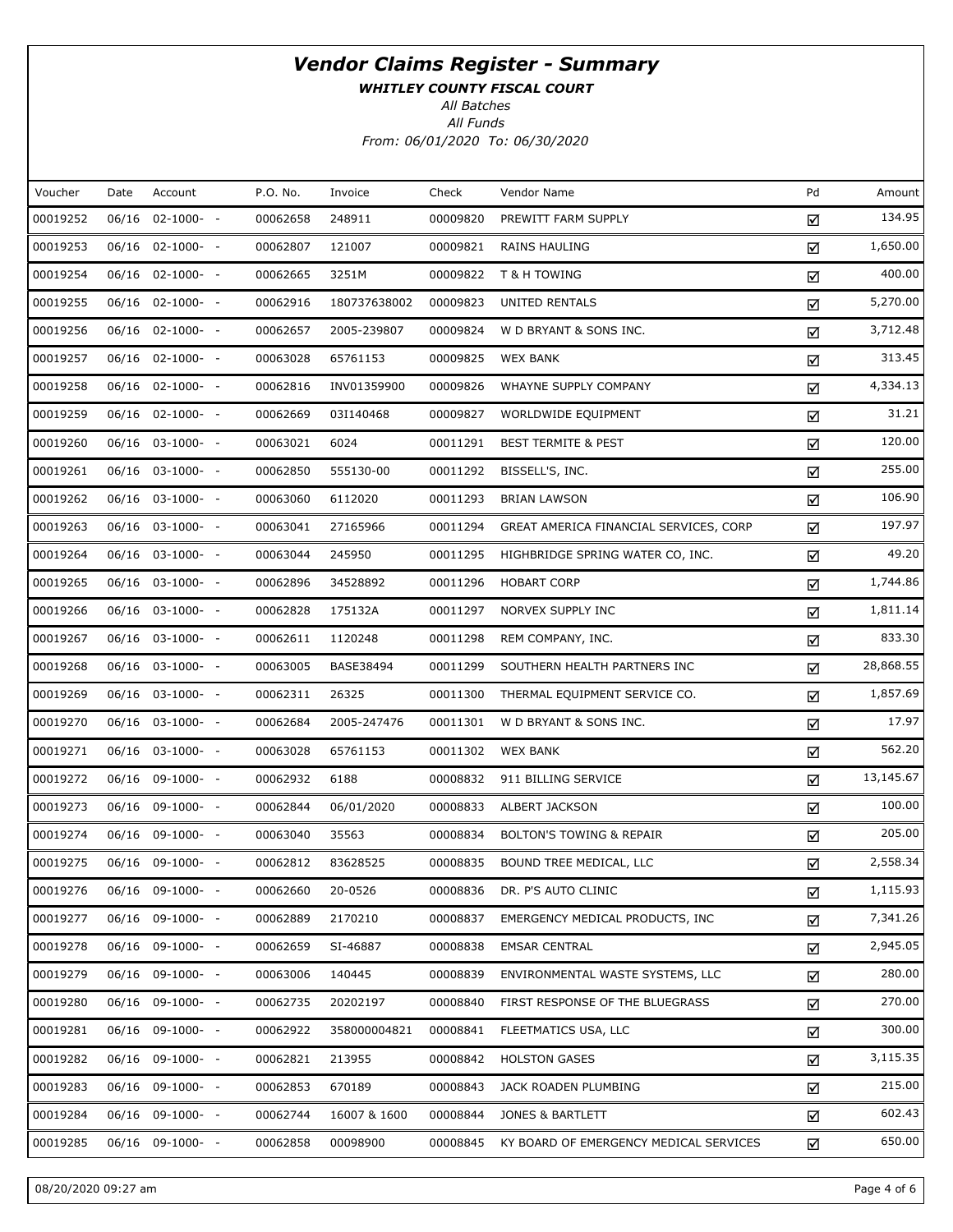WHITLEY COUNTY FISCAL COURT

All Batches

| Voucher  | Date | Account            | P.O. No. | Invoice     | Check    | Vendor Name                          | Pd | Amount    |
|----------|------|--------------------|----------|-------------|----------|--------------------------------------|----|-----------|
| 00019286 |      | 06/16 09-1000- -   | 00062673 | 111731      | 00008846 | LAUREL TERMITE CONTROL               | ☑  | 60.00     |
| 00019287 |      | $06/16$ 09-1000- - | 00062852 | 32099       | 00008847 | LEGACY CHEVROLET BUICK GMC           | ☑  | 694.63    |
| 00019288 |      | 06/16 09-1000- -   | 00062811 | 3126349     | 00008848 | LYKINS OIL COMPANY                   | ☑  | 1,745.79  |
| 00019289 |      | 06/16 09-1000- -   | 00062915 | 05212550    | 00008849 | MCKEESSON MEDICAL                    | ☑  | 31.05     |
| 00019290 |      | 06/16 09-1000- -   | 00063018 | 18937       | 00008850 | OVERHEAD DOOR COMPANY OF CORBIN      | ☑  | 222.50    |
| 00019291 |      | 06/16 09-1000- -   | 00062599 | CUST#126033 | 00008851 | PARTSSOURCE INC                      | ☑  | 2,927.41  |
| 00019292 |      | 06/16 09-1000- -   | 00062890 | INV81221    | 00008852 | PRECISION DUPLICATING SOLUTIONS INC  | ☑  | 25.00     |
| 00019293 |      | 06/16 09-1000- -   | 00062624 | 101642      | 00008853 | QUALITY CARE AUTO SERVICE            | ☑  | 1,325.58  |
| 00019294 |      | 06/16 09-1000- -   | 00062675 | 3039456M    | 00008854 | STRYKER MEDICAL                      | ☑  | 11,945.00 |
| 00019295 |      | 06/16 09-1000- -   | 00062689 | 2005-248707 | 00008855 | W D BRYANT & SONS INC.               | ☑  | 366.92    |
| 00019296 |      | 06/16 09-1000- -   | 00063028 | 65761153    | 00008856 | <b>WEX BANK</b>                      | ☑  | 1,532.07  |
| 00019297 |      | 06/16 09-1000- -   | 00062840 | 06120       | 00008857 | WILLIAMSBURG-WHITLEY CO. AIRPORT BD. | ☑  | 800.00    |
| 00019298 |      | 06/16 09-1000- -   | 00062668 | 2145        | 00008858 | WILLIAMSBURG FURNITURE CO.           | ☑  | 150.00    |
| 00019299 |      | $06/16$ 13-1000- - | 00062627 | 1648        | 00001015 | <b>CANADA AUTO PARTS</b>             | ☑  | 59.73     |
| 00019300 |      | 06/16 13-1000- -   | 00062995 | 1017        | 00001016 | CITY OF WILLIAMSBURG                 | ☑  | 3,960.00  |
| 00019301 |      | 06/16 13-1000- -   | 00062729 | 5016136     | 00001017 | MUNICIPAL EQUIPMENT INC              | ☑  | 18,810.00 |
| 00019302 |      | 06/16 23-1000- -   | 00062931 | 025871-00   | 00002781 | BISSELL'S, INC.                      | ☑  | 18.99     |
| 00019303 |      | 06/16 23-1000- -   | 00063022 | 528         | 00002782 | <b>COMPUTER CLINC</b>                | ☑  | 75.00     |
| 00019304 |      | 06/16 23-1000- -   | 00062854 | 224330      | 00002783 | HIGHBRIDGE SPRING WATER CO, INC.     | ☑  | 23.40     |
| 00019305 |      | 06/16 23-1000- -   | 00062921 | 06012020    | 00002784 | U. S. POSTMASTER                     | ☑  | 6,005.00  |
| 00019306 |      | 06/16 75-1000- -   | 00063027 | 06082020    | 00000394 | WHITLEY COUNTY TOURISM BOARD         | ☑  | 222.47    |
| 00019307 |      | $06/16$ 87-1000- - | 00062656 | 525         | 00005537 | <b>COMPUTER CLINC</b>                | ☑  | 240.00    |
| 00019308 |      | 06/16 87-1000- -   | 00063045 | 245931      | 00005538 | HIGHBRIDGE SPRING WATER CO, INC.     | ☑  | 53.25     |
| 00019309 |      | 06/16 87-1000- -   | 00062822 | 278852      | 00005539 | <b>KENWAY DISTRIBUTORS</b>           | ☑  | 101.00    |
| 00019310 |      | 06/16 87-1000- -   | 00063058 | 111727      | 00005540 | LAUREL TERMITE CONTROL               | ☑  | 50.00     |
| 00019311 |      | $06/16$ 87-1000- - | 00062842 | 6120        | 00005541 | LIDA J. POWERS                       | ☑  | 683.72    |
| 00019312 |      | $06/16$ 87-1000- - | 00062833 | 729627      | 00005542 | ONE SOURCE PARTS LLC                 | ☑  | 237.15    |
| 00019313 |      | 06/16 87-1000- -   | 00062890 | INV81221    | 00005543 | PRECISION DUPLICATING SOLUTIONS INC  | ☑  | 67.38     |
| 00019314 |      | $06/16$ 87-1000- - | 00062666 | 101644      | 00005544 | <b>QUALITY CARE AUTO SERVICE</b>     | ☑  | 36.95     |
| 00019315 |      | 06/16 87-1000- -   | 00062823 | 5192020     | 00005545 | <b>QUILL CORPORATION</b>             | ☑  | 131.40    |
| 00019316 |      | $06/16$ 87-1000- - | 00063028 | 65761153    | 00005546 | <b>WEX BANK</b>                      | ☑  | 141.69    |
| 00019317 |      | $06/16$ 87-1000- - | 00062841 | 60120       | 00005547 | WILLIAMSBURG-WHITLEY CO. AIRPORT BD. | ☑  | 1,000.00  |
| 00019318 |      | 06/22 01-1000- -   | 00063088 | 3174        | 00018654 | AT&T                                 | ☑  | 610.58    |
| 00019319 |      | 06/22 01-1000- -   | 00063086 | 1272109891  | 00018655 | AT & T ONENET SERVICE                | ☑  | 96.00     |